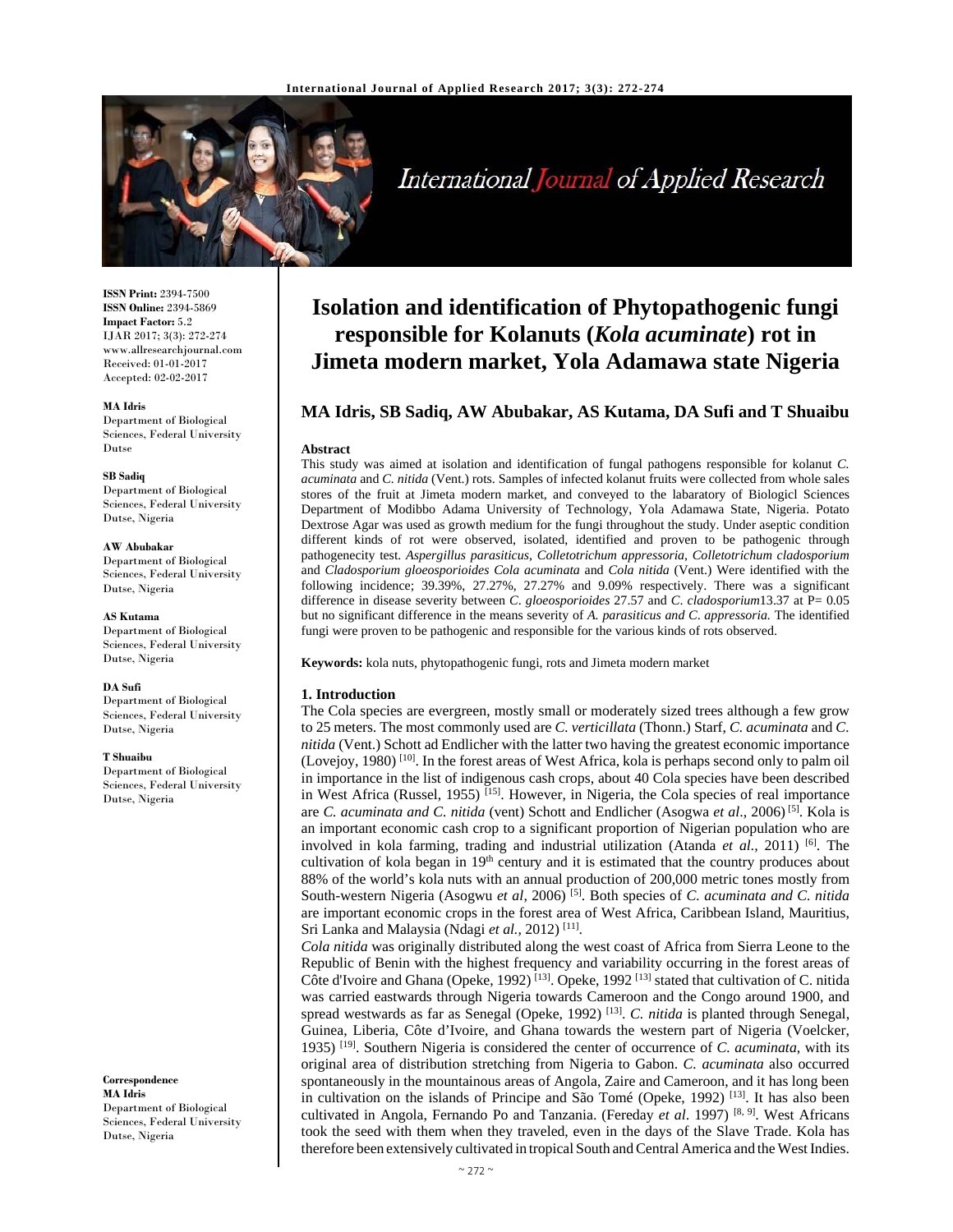It has also spread eastwards to Mauritius and Malaysia (FAO, 1982; Purseglove, 1968; Russell, 1955) [7, 14, 15].

The diseases of the stored nuts are the dry rot, grey mould and black rot, their causal agents are *Fusarium solani, Botrytis sp* and *Botryodiplodia theobromae*. Grey mould is a serious disease of stored kola nuts, which spread rapidly from nut to nut, the kola nut are covered with lesions having grayish and powdery mycelia. The black rot is characterized by brownish black encrustations which appear in form of spots over black and hard. Also among fungal pathogens of kola nuts *Botryodiplodia theobromae, Fusarium pallidoroseum, Aspergillus* sp, *Penicillium* sp, *Curvularia* sp, and *Mucor* sp. (Agbeniyi *et al*., 2000) [3]. Many fungi are capable of infecting kola fruits at an early stage of development, but the disease symptoms will only develop when conditions are favorable. there is need for identifying the fungi responsible for the rots of the fruits.

The objectives of this research is to Identify the fungal pathogens esponsible for detoriaration of kolanuts in the market

#### **Material and methods Plating and isolation**

Diseased samples of kola nut fruits, *C. acuminata* and *C. nitida* that has all kinds of rots such as dry and internal rots were purchased from the wholesalers of kola nuts in Jimeta modern market. The samples were conveyed to laboratory in a sterile polythene bags for inoculation. A portion of the diseased samples were cut into smaller pieces (2mm) using sterile razor blade for plating in sterile Petri-dishes using sterile spatula (Thomas. 1979)<sup>[18]</sup>. The pieces of the diseased samples was surfaced sterilized with 0.01% mercuric chloride for 30 seconds, which were rinsed in five different distilled water, and then blotted to dry using filter papers to avoid surface contaminant. The pieces were plated aseptically on 9cm Petri-dishes containing solidified potato dextrose agar (PDA). Solidified plates were inoculated at room temperatures 3-4 days. Fungal colonies growing from the plates were sub-cultured into fresh and sterile media until axenic cultures are obtained (Suleiman and Michael 2013) [17].

## **Identification of isolates**

Microscopic examination was carried out to observe the structure and characteristic of the fungal isolates. A sterile needle was used to pick a little portion of the hyphae containing spores and placed on a sterile glass slide stained with lacto phenol cotton blue and examined under the photographic microscope x40 power objective (Suleiman and Michael  $2013$   $[17]$ . The morphological and cultural characteristics observed were then compared with the structures in Snowdon  $(1990)$ <sup>[16]</sup>.

## **Pathogenicity Test**

Fresh kola nut fruits were obtained and surface sterilized with  $0.1\%$  HgCl<sub>2</sub> for 1 minute and washed in five changes of sterile distilled water, a sterile dissecting needle was used to puncture and inject fresh healthy kola fruits with 0.3ml spores suspension of the inoculum, using 2.0ml syringe each in three replicates, and kept at room temperature for 1 week to observe whether the isolates are the original cause of the rots to the kola fruit. Similar set up was placed as control using distilled water. The set up was arranged in a complete randomized block design.

#### **Fungal Isolates**

The following fungi were isolated, identified and confirmed via pathogenicity test to be pathogens of kola nut fruit in Jimeta Modern Market. *Aspergillus parasiticus* Spear, *Colletotrichum appressoria* (Hutchison) MAFF, *Cladosporium cladosporioides* (Fresen.) G. D Vries. and *Colletotrichum gloeosporioides*.

### Growth of pathogens on PDA incubated at  $29 \pm 2$  °C

Analysis of variance for colony growth of the pathogens at *P*=0.05 showed significant difference (Table 1). There was, however, no significant difference between A. parasiticus and *C. appressoria* on the first day, *C. gloeosporioides* had the highest diameter on day 1 with (17.77mm), followed by *C. appressoria* while the least was *C. cladosporioides* with (7.87mm*).* 

#### **Results and Discussion**

There were four different fungi found associated with kola diseases as oppose to who said kola nuts were robust and have no important diseases. The identified pathogens include *(A. parasiticus, C. appressoria, C. cladosporioides and C. gloeosporioides*) contrary to the findings of (Agbeniyi, 2010) [4] which may be due to differences in climatic factors of the study areas. This is because, control of moisture and temperature levels have prevented mould growth and mycotoxin production Adebajo (1992)<sup>[1]</sup>. Each of the isolates were proved to be pathogenic with *C. gloeosporioides and A. parasiticus* being the most pathogenic followed by *C. appressoria and C. cladosporioides.* (Adebajo and Papoola 2003) [2] reported *A. Parasiticus* and *Cladosporium* spp *to* be potential pathogens of kola nuts*.* (Agbeneyi *et al* 2000) [3] reported *Aspergillus* species to be among kola pathogens. There were no literature seen on *Colletotrichum spp*, but generally kola nuts were reported to be susceptible to a wide range of pathogens.

Table 1: Colony Diameter (mm) of Fungal Pathogens of Kola nut on PDA Incubated at 29+2 °C for 5 days.

| <b>Incubation Period (Days)</b> |       |       |       |       |      |  |  |
|---------------------------------|-------|-------|-------|-------|------|--|--|
| <b>Fungal species</b>           |       |       |       |       |      |  |  |
| A. parasiticus 14.97            | 29.80 | 47.03 | 69.87 | 84.67 |      |  |  |
| C.apperessoria15.03             | 19.87 | 37.47 | 43.67 | 66.77 |      |  |  |
| C. cladosporioides 7.87         | 15.00 | 37.80 | 44.93 | 64.93 |      |  |  |
| C. gloeosporioides 17.77        | 24.83 | 39.67 | 67.80 | 89.67 |      |  |  |
| Mean13.91                       | 22.38 | 40.49 | 56.57 | 76.51 |      |  |  |
| LSD                             | 0.40  | 0.49  | 0.73  | 0.42  | 0.45 |  |  |

*A. parasiticus* growth was faster on the second with (29.80mm) followed by *C. gloeosporioides* (24.83mm), *C.* 

*appressoria* was (19.87mm) and the least was *C. cladosporioides with* diameter of (15.00mm). On third day